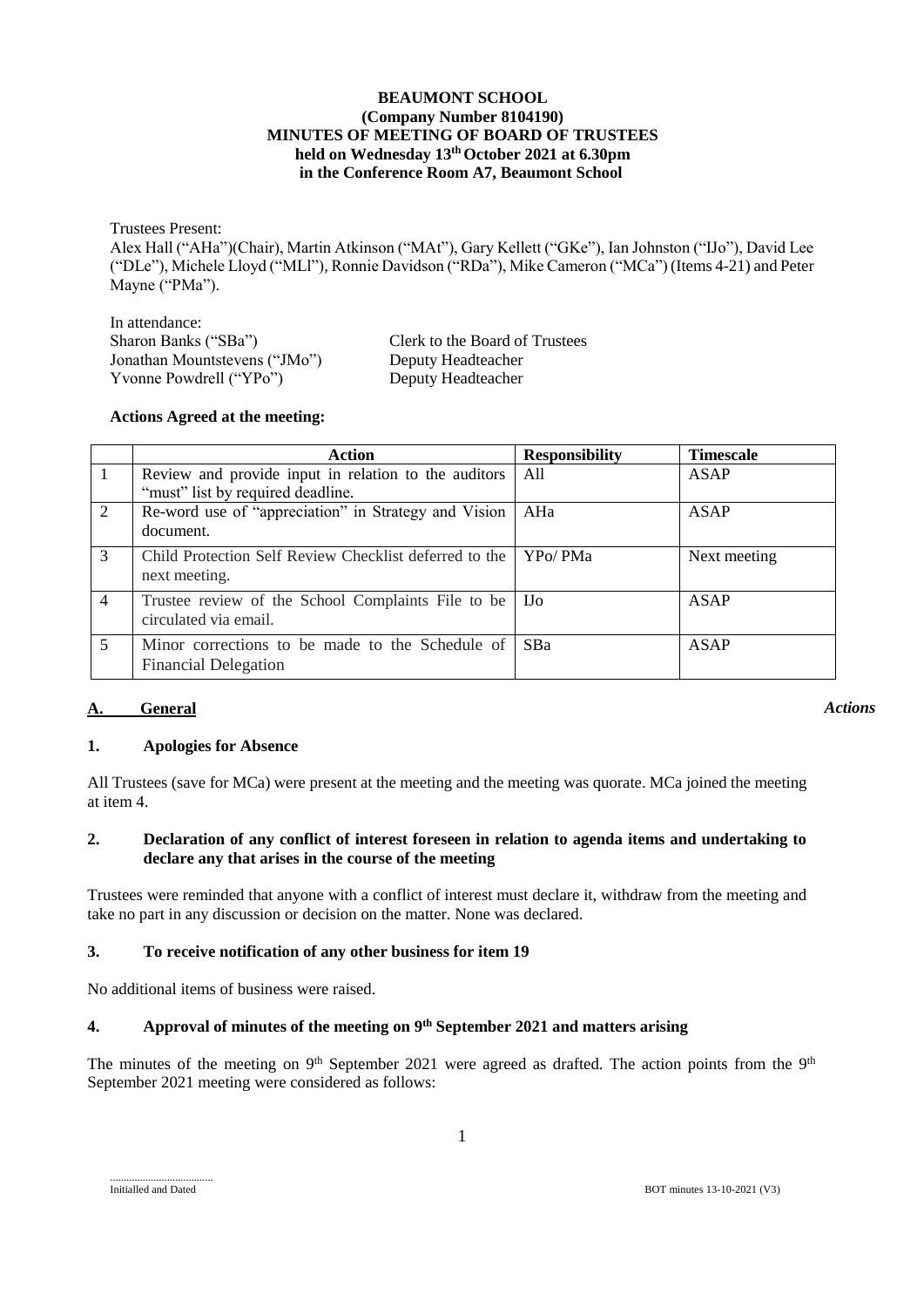|                | <b>Action</b>                                                                                                             | <b>Responsibility</b> | <b>Timescale</b>                                 | <b>Update</b> |
|----------------|---------------------------------------------------------------------------------------------------------------------------|-----------------------|--------------------------------------------------|---------------|
| $\mathbf{1}$   | Investigate hybrid meeting format to support<br>virtual BOT attendance when required.                                     | MAt/IJo               | <b>ASAP</b>                                      | In progress   |
| $\overline{2}$ | SBa to follow up with AWa regarding<br>outcome of the review of the Single Central<br>Record.                             | SBa                   | <b>ASAP</b>                                      | Complete      |
| 3              | Circulate LGPS, Health and Safety Policy and<br>Designated Teachers and Trustees final<br>changes for approval via email. | SBa                   | <b>ASAP</b>                                      | Complete      |
| $\overline{4}$ | Risk assessments to be brought to the<br>next Resources Committee Meeting.                                                | MAt                   | <b>Next</b><br>Resources<br>Committee<br>meeting | Complete      |
| 5              | AHa and MAt to meet with the member of<br>staff interested in being co-opted as Trustees.                                 | AHa/MAt               | ASAP                                             | Complete      |
| 6              | IJo to be appointed as a Trustee by<br>the Members.                                                                       | AHa                   | Before the end<br>of this term                   | Next AGM      |
| $\overline{7}$ | Committee membership structure chart to<br>be updated and recirculated.                                                   | SBa                   | <b>ASAP</b>                                      | In progress   |
| 8              | Aim and Strategic Priorities document to<br>be reviewed by the school/LT                                                  | MAt/JMo               | <b>ASAP</b>                                      | Complete      |
| 9              | JMo to update Heads of Department on the<br>"links to department document and send to<br>SBa.                             | <b>JMo</b>            | <b>ASAP</b>                                      | Complete      |
| 10             | Fill outstanding roles of new Trustee<br>mentor and possible mental health lead.                                          | All to consider       | <b>ASAP</b>                                      | In progress   |
| 11             | Peer on Peer Abuse model policy to be<br>added as an addendum to the Child<br>Protection Policy.                          | SBa                   | <b>ASAP</b>                                      | Complete      |
| 12             | Confirm appropriate Trustee to meet with<br>YPo to review the Child Protection Self<br>Review Checklist audit.            | SBa/YPo               | <b>ASAP</b>                                      | Complete      |
| 13             | New review of the school complaints file<br>to take place before the next meeting.                                        | <b>IJo</b>            | Next meeting                                     | Next meeting  |

## **B. Reports and Updates**

## **5. Covid-19 Update**

MAt reported that, as of Monday 11<sup>th</sup> October 2021, increased measures had been put in place under the instruction of Public Health England given their outbreak thresholds of 10% of a form or 5 students in a group. These measures included students wearing masks in communal spaces and classrooms and wiping down desks between different class groups. In addition, it was noted that vulnerable staff had been diverted from teaching classes where infected clusters had occurred.

MAt reported that, on balance, the number of infected students had stayed around the 30 mark whilst the numbers at other schools had been reported as much higher.

It was also reported that the school had needed to deal with anti-vaccination protesters who appeared at the school gates on the days that the school was hosting the Covid 19 vaccinations for 12 – 15 year olds. It was noted that

......................................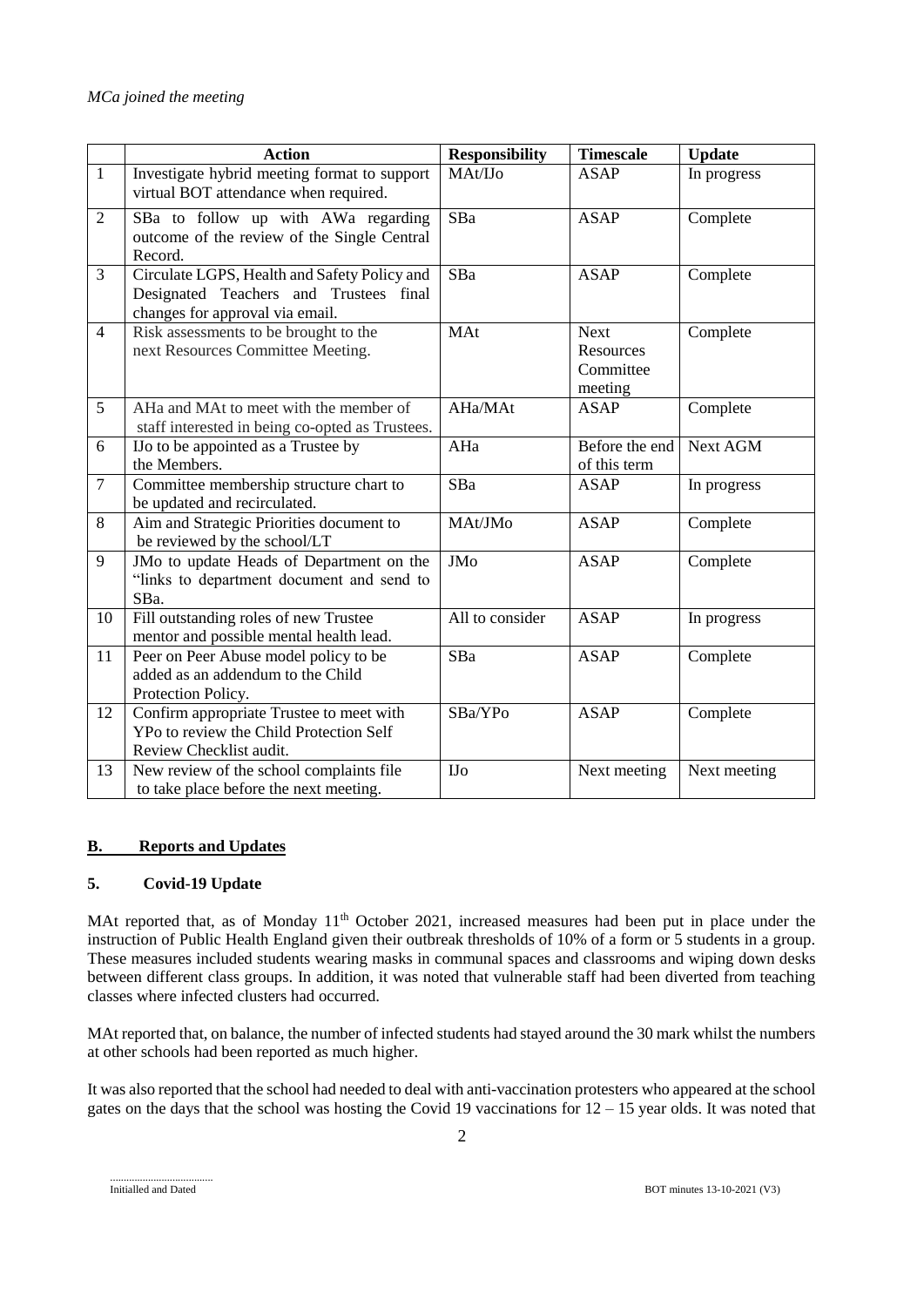the protesters were handing out flyers to the students (which was difficult to stop on the public highway) and that to deter them and protect the students, a Covid marshal had been put on the school gate for the remainder of the time. MAt noted that positive feedback had been received from the parent community regarding how swiftly the school had dealt with the incident and that a total of 550 students had been vaccinated.

Trustees asked if the school was in touch with Public Health England and it was noted that regular logs of infected students were being sent.

Trustees asked if risk assessments had been completed for vulnerable staff and students. It was confirmed that these were in place.

Trustees asked when the school expected to remove the requirement for the wearing of masks in class and in buildings, and the school advised this would not take place until a directive was received from Public Health England.

Trustees asked if the school had received any push back in relation to the requirement to wear masks. It was noted that there had been mixed feedback and that students were not being forced to do so, and that there were only about 5-6 students on the exemption list.

Trustees were satisfied that the school was following PHE guidance, had no further questions, and thanked MAt for his update.

## **6. Student and House Leadership Update**

It was noted that the school was evaluating whether to allow the Big Bake Off House event to proceed this year, with a view to holding it outside and on the last day before the half term break.

In addition, Year 12 and Year 9 leaders had conducted an assembly to arrange a charity nappy collection for refugee families.

Trustees thanked MAt for his update.

#### **7. Committee reports and updates:**

#### **A. Resources**

It was noted that, at the last Resources Committee meeting, the Trustees had discussed and agreed the renewal of school energy contracts which, given the volatile pricing situation in the market, had meant agreeing to a considerable increase on previous years, even after holding out for a few days to see if the prices might settle.

#### **B. Community, Teaching and Learning**

It was noted that, at the last Community, Teaching and Learning Committee meeting, the Trustees had reviewed the reports relating to Pupil Premium Spend and the progress of CLA and disadvantaged students and wished to commend the school on the fantastic progress it was making with these students. It was noted that the Trustees were keen to hear more about the newly created Pupil Premium Administrator role which, it was felt, was key to achieving even more support for these students.

#### **8. Acknowledgement of receipt and review of the Management Accounts**

The Trustees had considered the Management Accounts for Period 11 (July) and P12 (August) which had been circulated prior to the meeting.

There were no further questions from Trustees.

......................................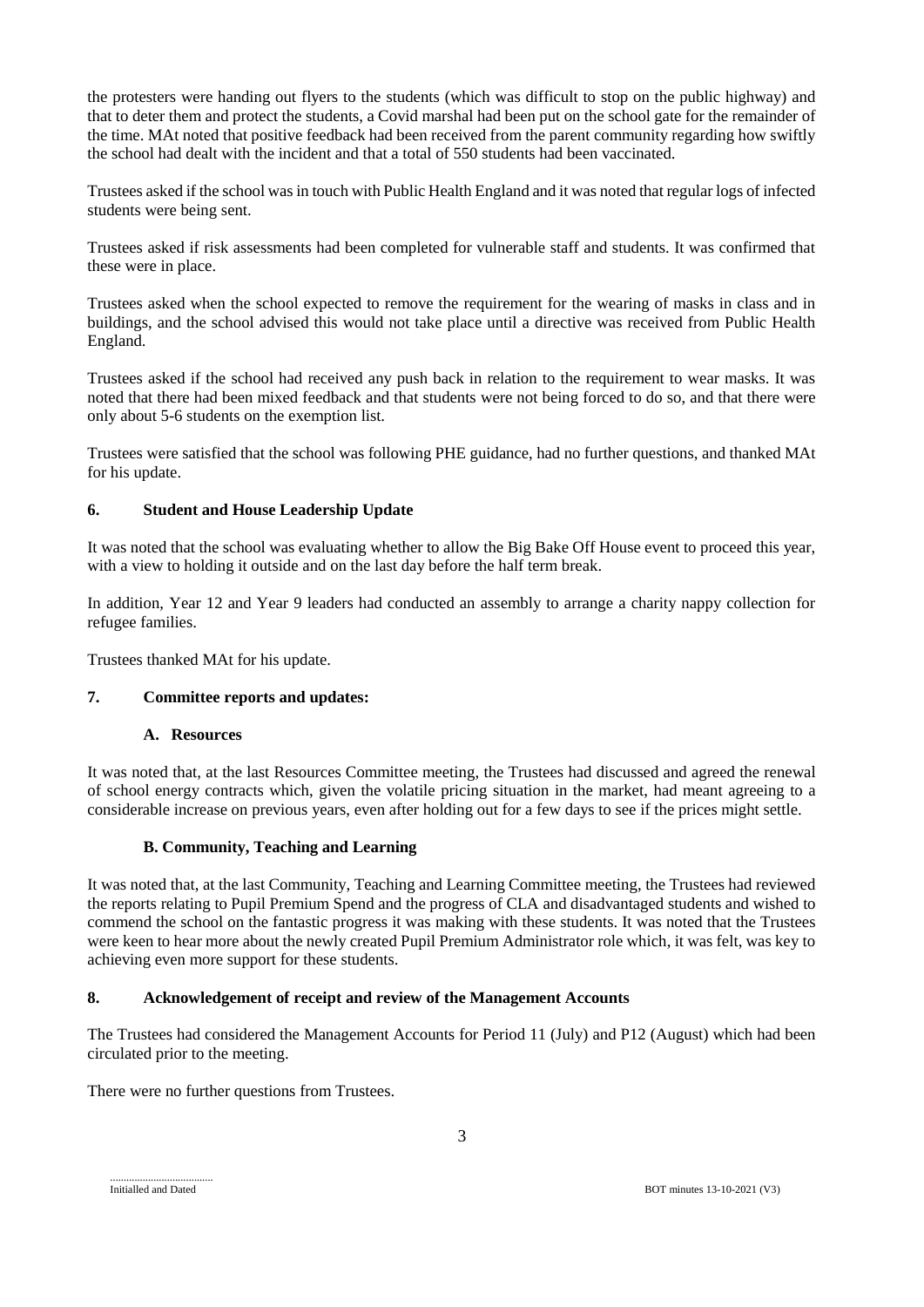# **9. Chair's Update:**

It was noted that the Auditors had created a "must" list to ensure all key components of the audit were covered. It was agreed that the school would mark up an initial draft response and circulate via email for Trustee *All* consideration and input.

## **a) \* update on Trustee recruitment**

Trustees had considered the NGA "Right people around the table" paper which had been circulated in advance of the meeting.

It was noted that a number of avenues were being explored to build a more diverse Board of Trustees, including engaging a search agent, and approaching a number of other key contacts in the community who had links to the school.

## **b) \* Update on Vision & Strategy discussions**

Trustees had considered the "Vision and Strategy" document which had been circulated in advance of the meeting. In addition, it was noted that a further NGA document had been circulated for Trustee review pertaining to strategy and how it relates to the Board of Trustees.

It was noted that the school had updated the "Vision and Strategy" document and that the Trustees were generally happy with the latest version, with the exception of requiring some additional work in relation to Vision in terms *AHa*of where the school wanted to be in 5 years' time. It was agreed that AHa would also adjust the wording of "appreciation" towards the end of the document.

# **c) \* Update on EDI considerations**

It was noted that a number of articles relating to EDI and schools had been provided by a school member of staff and had been circulated for Trustee consideration in advance of the meeting.

It was agreed that EDI should receive full board focus as part of the regularly reviewed PSI item going forward.

## **10. Head's Report**

In relation to the update on SEC2 and CIF, it was noted that a CIF bid had been submitted with the objective of funding the much-needed boiler replacement in B Block.

With regard to Secondary Transfer Evening on 6<sup>th</sup> October, 2021 MAt personally thanked the Trustees who took the time to attend, and reported that it had been an extremely successful evening. It was noted that Covid measures had been put in place throughout the evening, including one-way systems, all attendees being required to wear masks for extra safety, and staff monitoring attendee numbers in rooms; the Headteacher's speech (including contributions from 3 students) had been filmed in advance of the event for viewing at home by prospective parents and their students as part of the Covid safe provisioning. In addition, following the event, it was noted that Year 11 students had conducted 6 tours of the school for prospective students and parents.

Trustees commended the school on a well-run event (noting that the parent / student traffic around the school had flowed smoothly and parent feedback that the student guides were excellent) and extended a formal thanks to all staff and students involved.

It was further noted that the Trustees wished to commend the school on such effective management of the school during such a difficult time.

Initialled and Dated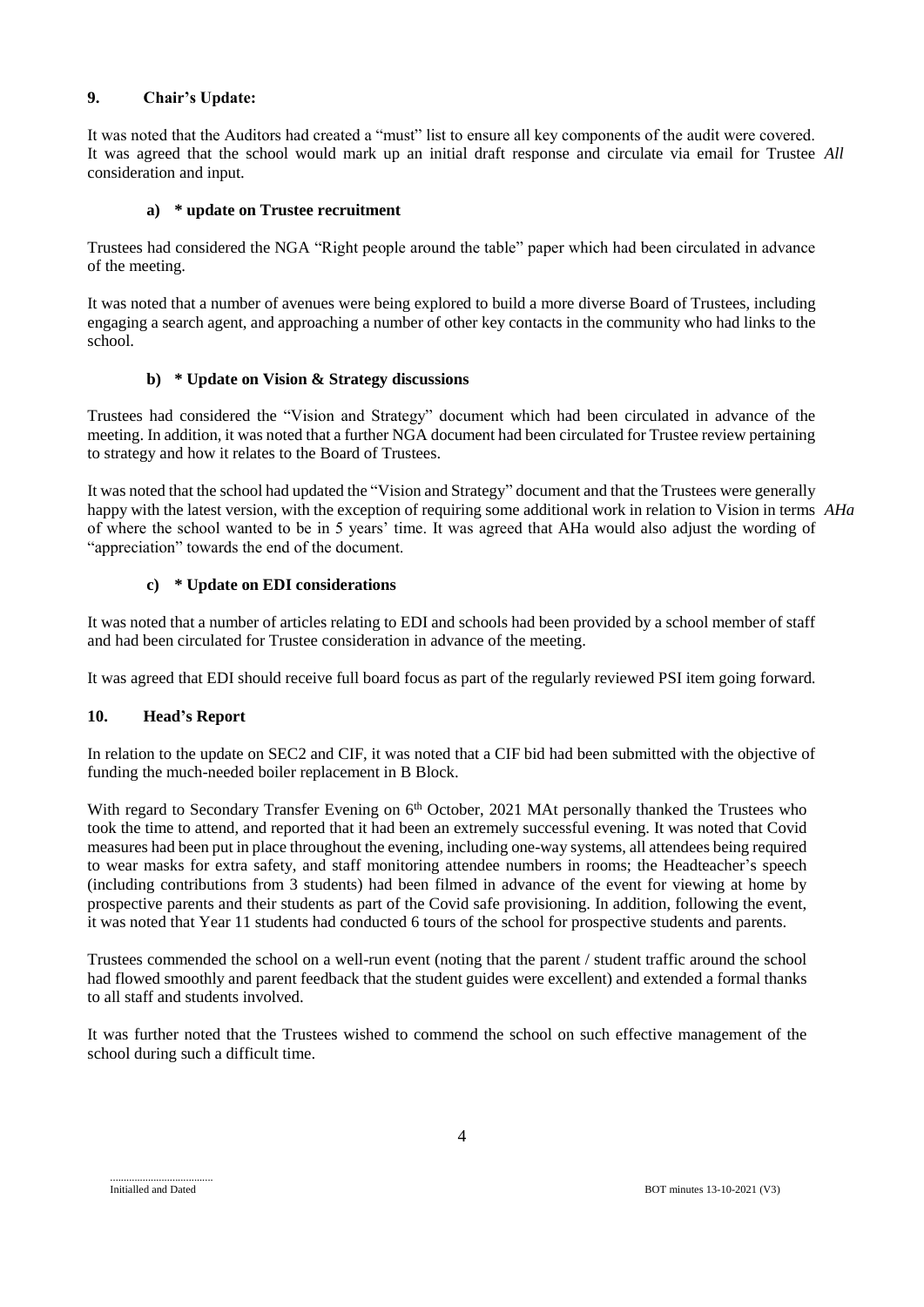In relation to updates to the Admissions Procedure, it was noted that there was only a minor change in relation to the rules regarding a student's home address and this would be reviewed by the Admissions Group and (if appropriate) ratified by the Board of Trustees.

## **11. Co-option of a member of staff to serve as a Trustee**

Trustees were asked to consider a proposal that a member of the school staff be co-opted to serve as a Trustee. It was noted that this person was very passionate about diversity and inclusion and was genuinely keen to get more involved.

It was noted that the recent restructure of governance had required all staff Governors to stand down, with only the Deputy Headteachers now attending the meetings (and not as Trustees). It was also noted that the Academy Trust Handbook discouraged Trusts from appointing members of staff as Trustees. Trustees agreed that it was important that the Board agree a way forward that (as far as possible) complied with Academy Trust requirements, and was also transparent and clear to school staff.

It was agreed to defer co-opting staff until such an approach had been considered and agreed.

In addition, a suggestion was raised regarding the establishment of an EDI working party of staff, Trustees and students. It was agreed this was a possibility requiring further consideration.

# **12. Results update and target setting**

Trustees had considered two reports which had been circulating in advance of the meeting for their review: "Year 11 and 13 outcomes" and "End of Key Stage Targets Oct 2021".

JMo provided an update in relation to the outcome of outstanding student appeals as part of the Year 11 and Year 13 TAG process. JMo reported that, of the 6 outstanding appeals which had gone to Stage 2 and been sent to the exam board for consideration, the outcome had been that the exam board had supported the school's review decisions for all 6 of these cases. It was noted that there were still currently 2 outstanding unresolved Stage 2 appeals.

In relation to target setting for 2022, it was noted that there had been no confirmation yet from Ofqual in relation to the setting of 2022 exams. Regarding grading, it was noted that Ofqual had made the decision to set the grading standard between 2019 pre-pandemic and 2020 post-pandemic ranges.

In addition, JMo reported that, for KS4 2022, it was the intention to maintain the same targets as the previous year on the basis that less monitoring data was available for this Year Group due to the pandemic and therefore there were no strong grounds to move one way or the other. In relation to KS5, it was noted that, as this group appeared to be a more able cohort, the targets had been increased slightly.

Trustees agreed that it made sense not to refer to 2020/2021 results and accepted the targets as presented.

## **13. Diversity update and Equality Objectives Action Plan Progress**

Trustees had considered the Equality Objectives Action Plan Progress update which had been circulated in advance of the meeting.

MAt reported that he felt intended progress had been hindered by the Covid-19 pandemic and the school had not made as much progress as it would have liked.

It was noted however that, in terms of LGBTQ+ awareness, the school had conducted a number of activities, including Beaumont Pride, assemblies, the addition of gender neutral toilets, and progress in relation to the curriculum.

......................................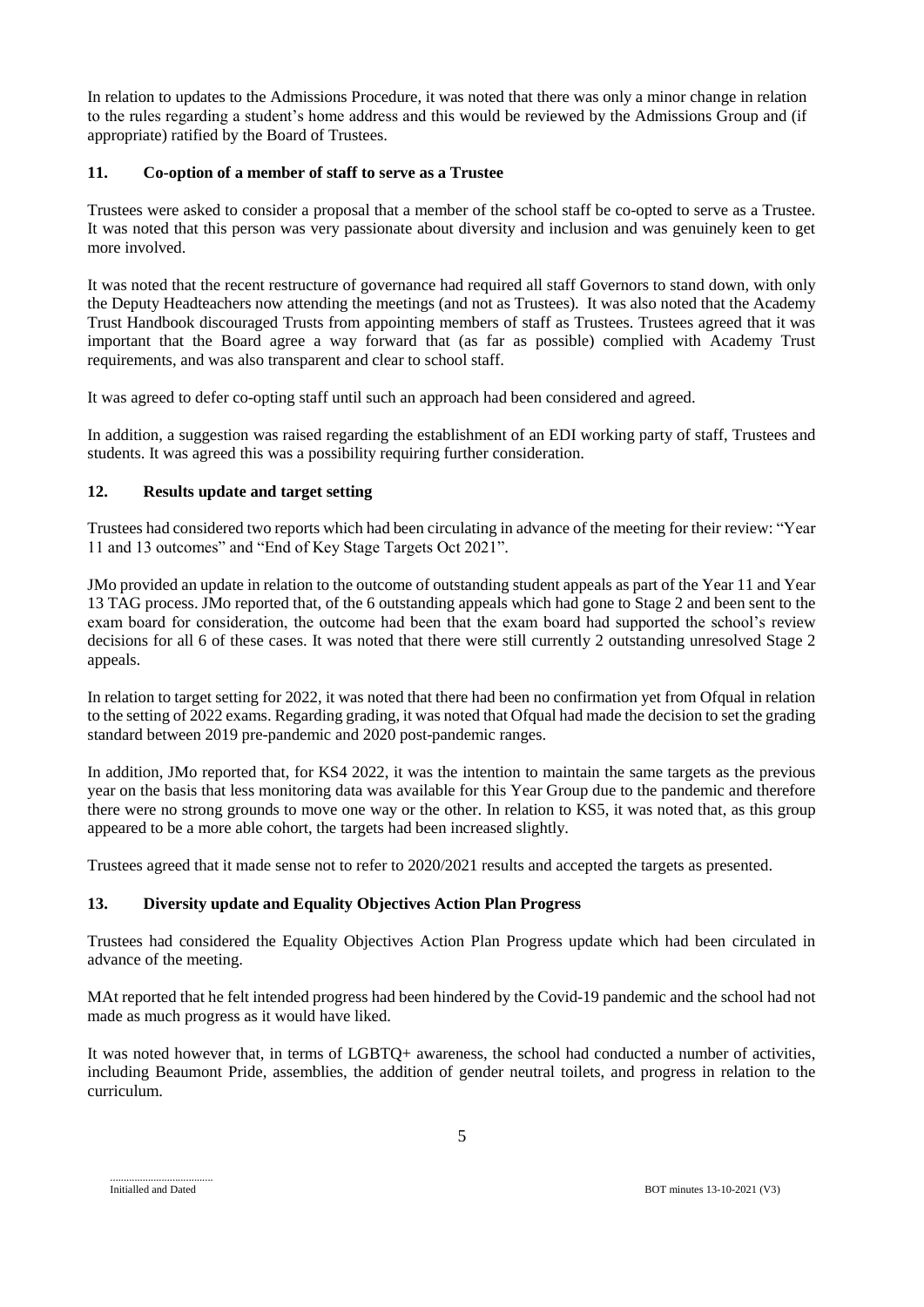In addition, MAt reported that the school had appointed a Pupil Premium Administrator who (it anticipated) would make a significant impact in terms of providing disadvantaged students with greater support.

# **14. Safeguarding update**

It was noted that, as the content of the safeguarding update all related to keeping students safe in the context of the pandemic, the key points had already been raised as part of the Headteacher's report.

## **15. Child Protection Annual Report and Self Review Checklist**

Trustees had considered the report which had been circulated in advance of the meeting.

It was noted that the school was experiencing a significant increase in its safeguarding caseload which was split across an increased number of students experiencing issues as a consequence of the Covid-19 pandemic and more students having concerns or issues within families. To combat this, YPo reported that extra DSPs had been trained, and the new Head of Year 12 was also helping out more with the Sixth Form.

It was noted that the Self-Review checklist would be deferred to the next meeting.

Trustees formally noted thanks to YPo and the staff dealing with these significant cases, and acknowledged that providing support to students was taking up a large amount of staff time.

## **16. Report on Trustee review of the schools' complaints file**

It was noted that IJo would conduct and circulate the review via email.

### **C. Policies and Governor Development**

### **17. Policies – consideration and approval of the following schedule, (bearing in mind the responsibility to carry out an equality impact assessment in accordance with the school's Public Sector Equality Duty under the Equality Act 2010):**

Trustees noted their responsibility as part of the review and approval of all policies, procedures and schedules to ensure that none of the policies/procedures approved had any disproportionate benefit or detriment and did not contain any discriminatory statements or have an adverse impact on any disadvantaged or vulnerable group.

## **a. Schedule of Financial Delegation (previously deferred)**

Trustees had considered the Schedule of Financial Delegation which had been circulated in advance of the meeting.

The Schedule of Financial Delegation was approved, subject to some minor changes which SBa would make. *SBa*

## **18. Trustee Development Co-ordinator Update**

It was noted that SBa would follow up with HFL regarding their development of a course on Equality, Diversity and Inclusion, which it was hoped would be ready in time for the next all-Trustee in-house training session with HFL. As a back-up, it was agreed to investigate a Safeguarding course.

## **19. To receive any other business as notified in item 3**

Trustees were asked to note that this year's BOT meeting and AGM to approve the annual financial statements would take place in the evening for the first time to accommodate the availability of Members.

No additional items of business were noted and AHa declared the meeting closed at 8.39pm

......................................

*IJo*